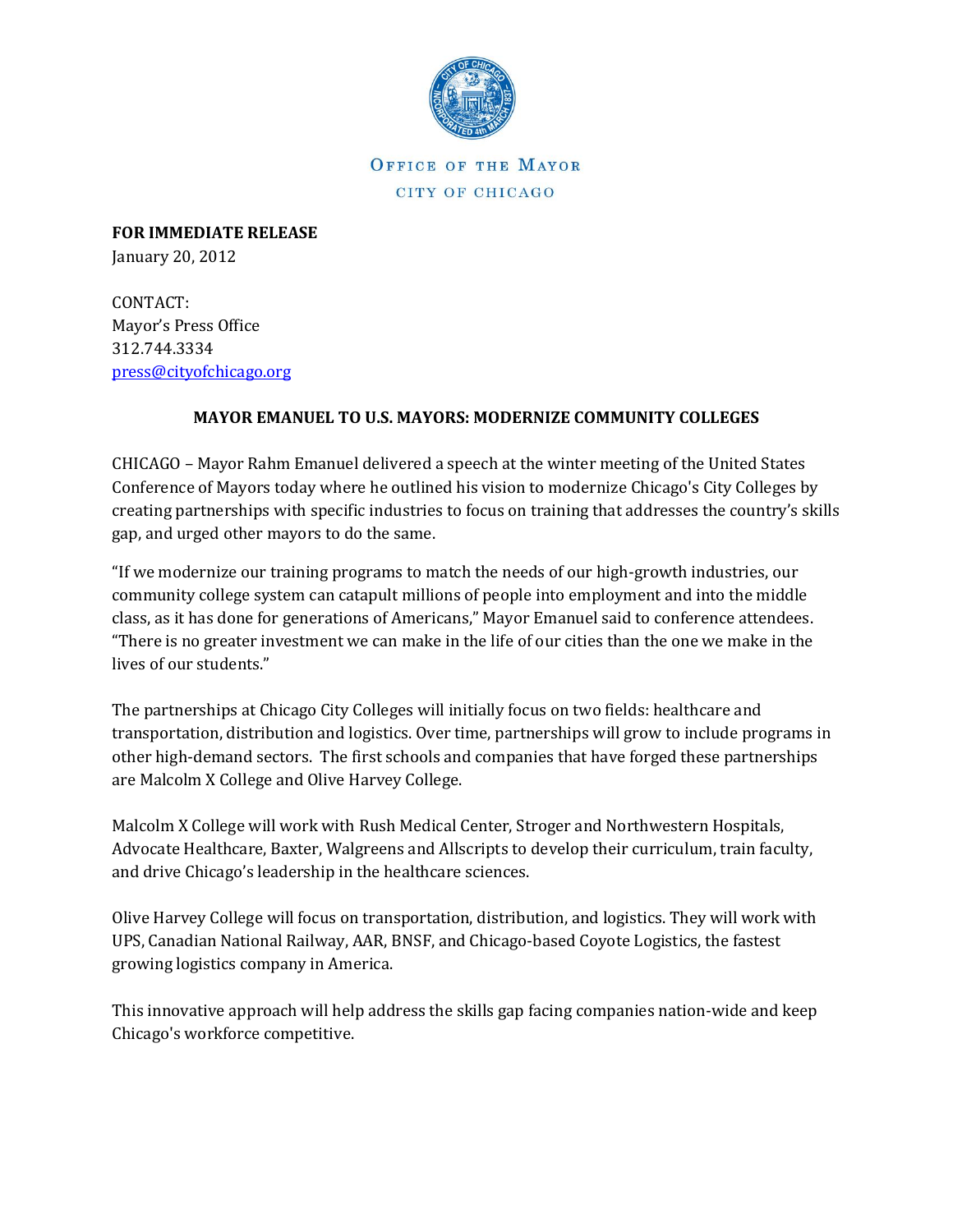"Every year, we will modernize two new schools and match them with partners in the private sector, to train the workers for our factories, for our offices, for our hospitals, for our hotel industry and for our infrastructure," said Mayor Emanuel.

The full text of Mayor Emanuel's remarks to the Conference of Mayors is below.

# # #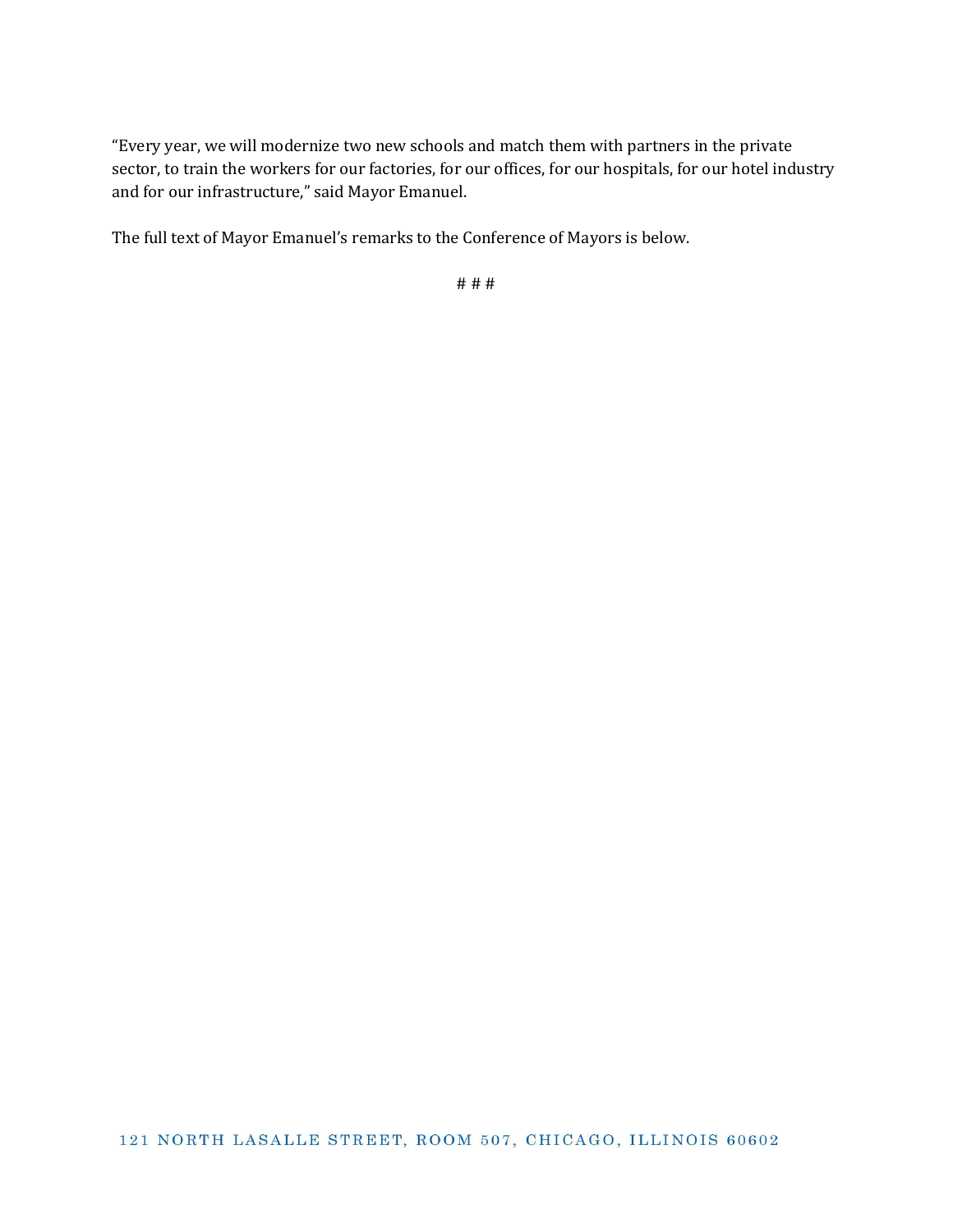Remarks as prepared

## **Mayor Emanuel Addresses the U.S. Conference of Mayors**

January 20, 2012 Washington, DC

I have worked with many of you and with the US Conference of Mayors for more than two decades – ever since I had the honor of working for Mayor Daley. Consider how much has changed since then: back then I was brash, profane, competitive, and very young. Now I'm brash, profane, competitive – and not very young.

I'm not saying those are qualities you need to be Mayor of Chicago, just what I needed to compete with my two brothers.

Growing up on the North Side, if my parents knew that I would one day be Mayor of Chicago, my Mom would have been amazed. And my Dad would have been shocked. It is nice to visit Washington again. It is even better having a ticket for a return flight to Chicago in my pocket.

Despite the biggest financial crash and worst downturn since Great Depression, America has experienced 22 straight months of private sector job growth. To date, we have added more jobs than in the 8 years of the previous administration. But, we have more, much more to do.

Many of my former colleagues are working hard to solve the jobs crisis in America. But, as every mayor in this room knows, we have a skills crisis too.

Despite stubborn unemployment, we have companies offering well-paying jobs that have to go begging for skilled applicants. At a time when unemployment lines are long, good jobs sit empty: employers cannot find enough applicants with the right skills. That is unacceptable. It is also fixable.

Many of you are applying exciting solutions to close the America's skills gap and to reform the way we educate America's future workforce.

Some experts stress early childhood education as the key – and they are right. That is why just this week in Chicago we are putting forward a whole new system for the way that early childhood education programs are evaluated and funded. Others stress turning around primary and secondary education with a focus on math and science-- and they are right too. That is why we fought for and won a full school day for Chicago Public Schools. That is why we are making the difficult decisions to raise standards, hold teachers accountable, and improve student performance in schools across Chicago.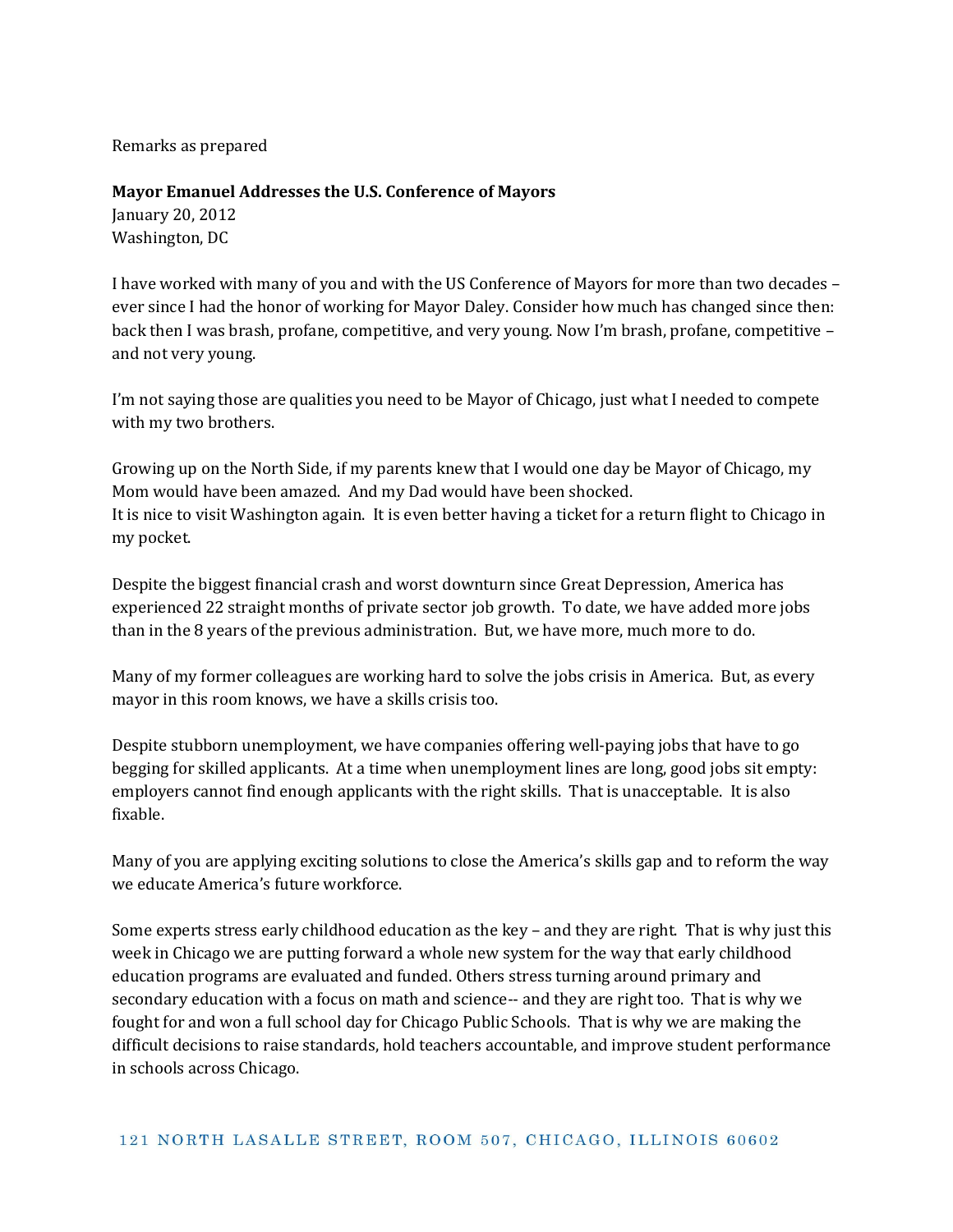But for too long, too few of us have stressed the importance of a major asset in America's academic arsenal: our community colleges. And, yet, community colleges are where a majority of America's students go for post-secondary education or training.

By overlooking these critical centers of learning, we are missing an important opportunity. And we are paying the price for it.

The Chicago area has around 10% unemployment, but more than 100,000 available jobs. 14 million people cannot find work in America while employers have 3.4 million job openings.

That is because the community college system that was once the linchpin of America's post-war boom has not kept pace with today's job market. Consequently, in a 21st century economy, our workers still have 20<sup>th</sup> century skills.

As I like say to my staff, "Denial is not a long term strategy." Like most problems, this one will get worse the longer we ignore it as our economy depends increasingly on higher-skill jobs.

In the next 10 years, the Chicago area will need 9,000 additional computer-science workers; 20,000 new transportation workers; and 43,000 new health-care workers, including 15,000 nurses.

In order to meet this job growth, we need to modernize our community colleges so that Americans don't think of community colleges as a last ditch effort for a remedial education, but as their first choice for high-skill job training.

Consider this: there are more students in Chicago's City Colleges, 127,000, than in all of Chicago's four-year institutions combined.

Don't get me wrong; Chicago and the state of Illinois have great institutions of higher learning. You probably know them: Northwestern, University of Chicago, University of Illinois, Depaul, Columbia College, Loyola, Roosevelt, UIC.

We have two of the top five business schools in the country in Booth and Kellogg. We have great law schools. In technology we have IIT, Fermi, Argonne labs, and University of Illinois.

I love poaching the best and brightest from your cities and bringing them to Chicago. We are a magnet for all the Big Ten States, be they from Madison, Columbus, Ann Arbor, Iowa City, East Lansing, Minneapolis / Saint Paul, Indianapolis, or South Bend.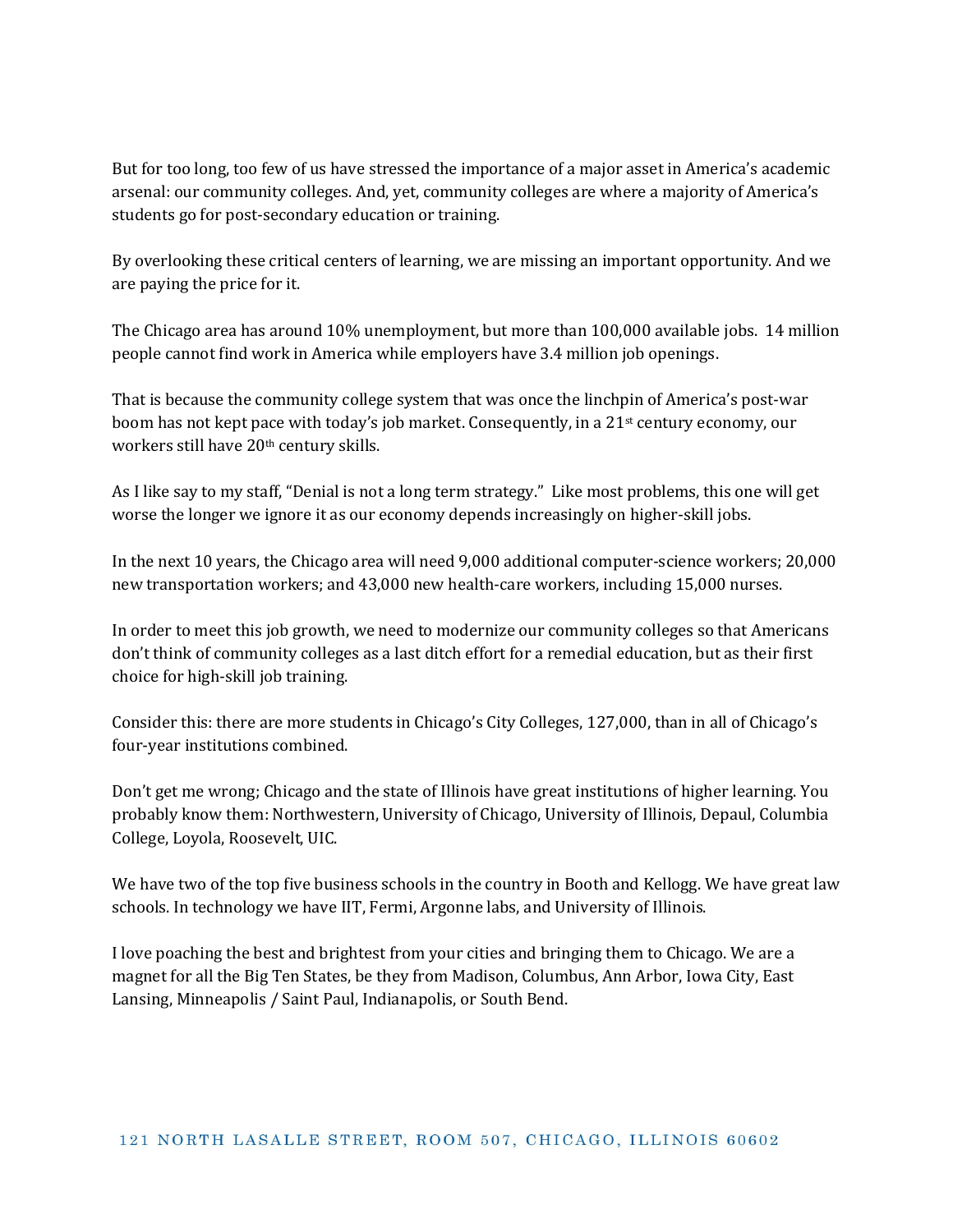Chicago is making tough choices to reform primary and secondary education so that as many of Chicago's students have a shot at attending these great universities. But many more require advanced technical training to move directly to middle-class careers.

If we modernize our training programs to match the needs of our high-growth industries, our community college system can catapult millions of people into employment and into the middle class, as it has done for generations of Americans.

When I talk to CEO's I hear the same refrain about their workforce and what they need. Because whether it's Pat Woertz at ADM, Glenn Tilton at United, Glen Tullman at Allscripts, Randall Stephenson at AT&T, Jamie Dimon at JP Morgan, or Vikram Pandit at Citibank, they tell me they need skilled workers to make the products, move the products, and wire the products.

It is unacceptable that at a time when too many people can't find work, 80% of manufacturers say they can't find skilled workers to hire.

The irony is that you hear the same thing from both CEO's and job-seekers: community college training is the missing link to close the skills gap.

On a public transit platform a few months ago, I met a young man who was commuting from Harold Washington Community College where he studies business and computers to his job at a Target warehouse on the Southside.

That young man is doing everything right. He's studying, he's holding down a job. He is doing everything he should for a shot at a better future.

He should be worrying about his studies, not whether the skills he learns will matter in the job market. When he puts the name of his school on his resume, and tells an interviewer what he studied, that should mean something. His diploma should have economic value.

Let's be candid: most community colleges offer students what they should have learned in high school. Too often, they provide remedial learning to compensate for gaps in their education. That is not why our community college system was established.

Community colleges were the catapult for the World War II generation coming home from the battlefield, the generation of Americans who became the most economically productive in American history. They can serve that same function in the 21<sup>st</sup> century.

At the beginning of the  $20<sup>th</sup>$  century, a high school education was a necessity for the industrial economy. At the beginning of the 21st century, two years of quality post-secondary education are equally essential.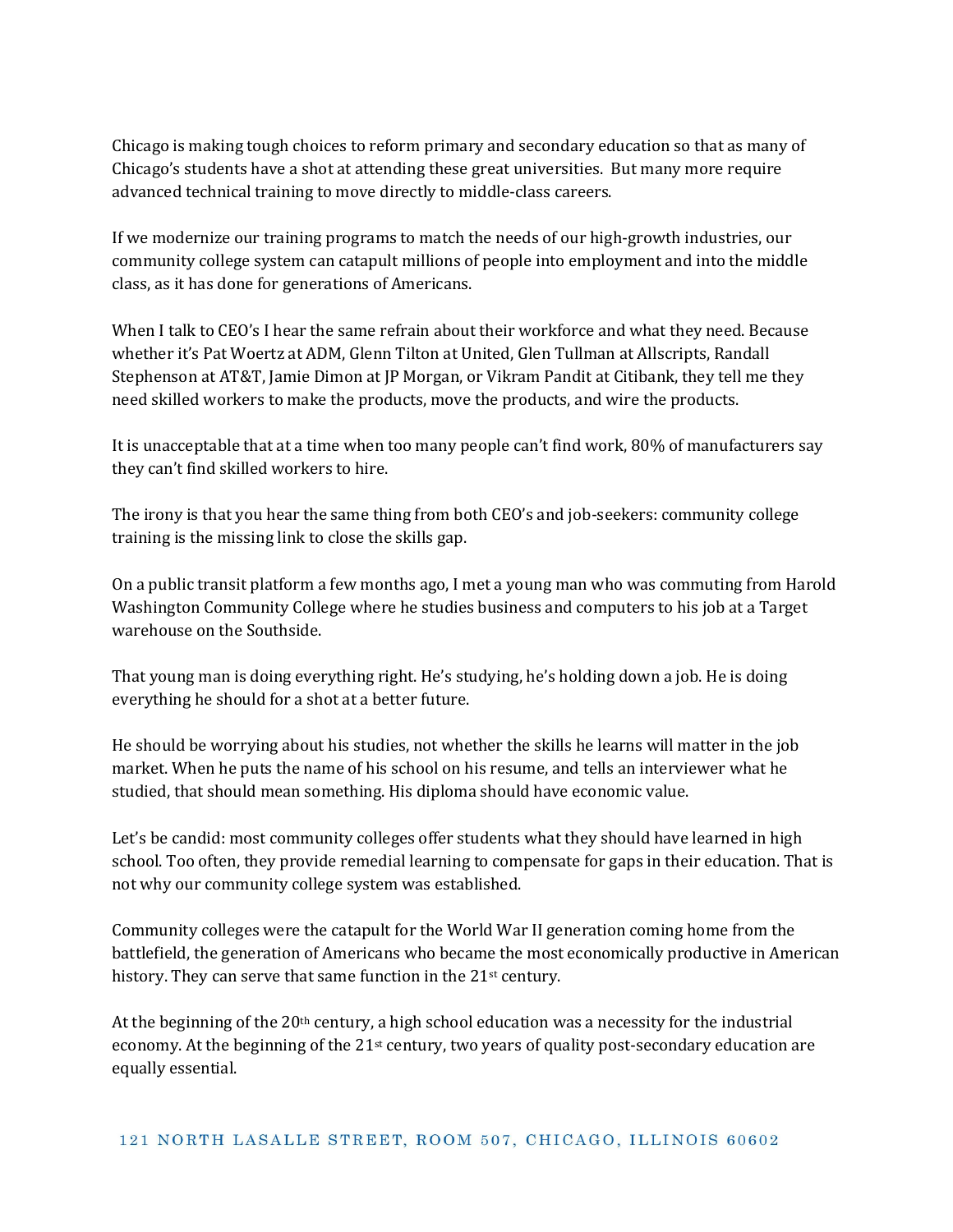That's true for all of our cities but especially true when you look at Chicago's engines of growth: transportation and logistics, healthcare sciences, IT, conventions and tourism, professional services, and high-end manufacturing.

Now, I know I'm biased, but Chicago is more blessed than most cities. Some of you are frequent visitors and you probably know as much, but can't say so openly. I understand.

The point is that each of our cities has unique economic strengths and appeal. We need our community colleges linked up to our growth sectors. And to do that, we need our industry leaders linked up to our schools.

In all of our cities, community colleges can train the workforce of today for the jobs of tomorrow; to give our students the ability to achieve a middle class standard of living.

We have announced some of the first schools and companies that have forged these partnerships. Malcolm X College in the Chicago Loop will be the school that drives Chicago's leadership in the healthcare sciences.

Rush Medical Center, Stroger and Northwestern Hospitals, Advocate Healthcare, Baxter, Walgreens and Allscripts have agreed to partner with Malcolm X College, to develop their curriculum and train the faculty.

Olive Harvey College will be our center for excellence in transportation, distribution, and logistics. They will work with UPS, Canadian National Railway, AAR, and BNSF, among others.

And Olive Harvey College is not just partnering with older, established companies. Chicago-based Coyote Logistics, the fastest growing logistics company in America, only a few years old with less than 1,000 employees, has also agreed to be a partner.

Employers won't need to search for the skilled workers they need to invest and expand. They will have confidence in their future work-force because they were a partner in shaping it.

AAR Corp. will have a pipeline of trained workers to fill those 600 open jobs. Allscripts will have a reliable talent pool to fill the 300 jobs it is adding in Chicago. Northwestern Memorial Hospital and Rush University Medical Center will have the specialists they need for their large expansion projects.

As Mayors, we know that we can't totally protect our cities from a global or national recession. But we can address a skills gap – so that no employer, in the middle of a deep recession, is without the employees they must have – so that no worker is without the skills they need to find a job.